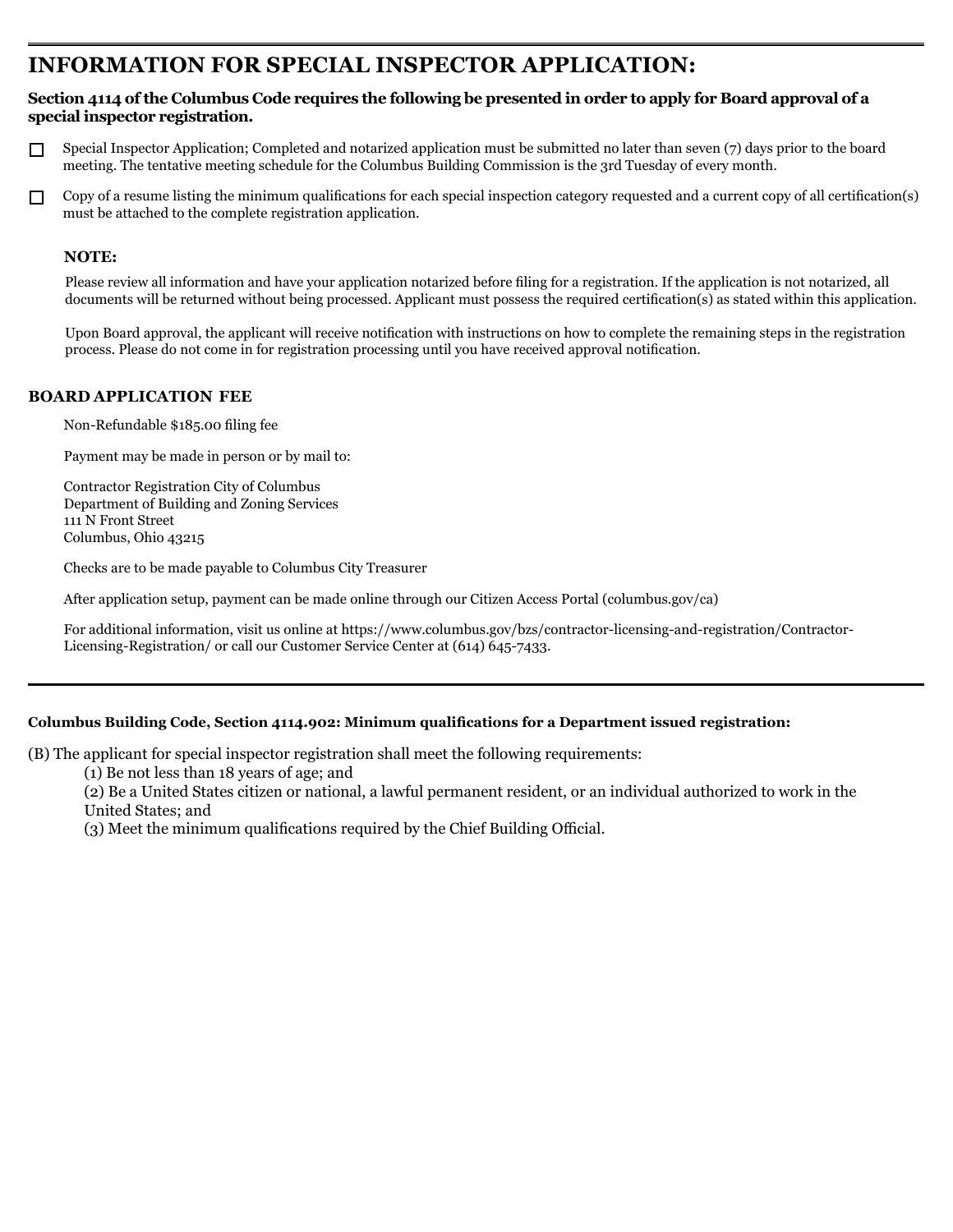

Application No.:

DEPARTMENT OF BUILDING AND ZONING SERVICES

**Special Inspector Application**

111 N Front Street, Columbus, Ohio 43215 Phone: 614-645-7433 • BZSLicensing@columbus.gov • www.columbus.gov/bzs

**ALL FEES ARE NON-REFUNDABLE ▪ Make checks payable to the Columbus City Treasurer**

**NOTE:** For application requirements for ANY license or registration, refer to Columbus Building Code, Chapter 4114.

Specify the special inspector categories you would like to be considered for below:

| Steel Construction (High-Strength Bolts)       | Steel Construction (Welding)                        |
|------------------------------------------------|-----------------------------------------------------|
| <b>Concrete Construction</b>                   | <b>Masonry Construction</b><br>H                    |
| <b>Wood Construction</b>                       | Soils<br>H                                          |
| Driven Deep Foundation                         | Cast-in-Place Deep Foundations                      |
| <b>Helical Pile Foundations</b>                | <b>Fabricated Items</b>                             |
| Wind Resistance                                | Seismic Resistance<br>$\mathsf{L}$                  |
| <b>Testing of Seismic Resistance</b>           | Sprayed Fire-Resistance Material<br>LΙ              |
| Mastic and Intumescent Fire-Resistant Coatings | <b>Exterior Insulations and Finish Systems</b><br>H |
| <b>Water-Resistive Barrier Coatings</b>        | Fire-Resistant Penetrations and Joints              |
| Smoke Control Systems                          | Photovoltaic Systems                                |

I, the undersigned, hereby apply for a Special Inspector Registration, in the City of Columbus, Ohio and for that purpose give the following information and answers to ALL of the questions contained in this application:

| <b>Full Name</b>                                                                                                                    |                                                                                                          | Date of Birth                                                                                  |  |  |  |  |  |  |
|-------------------------------------------------------------------------------------------------------------------------------------|----------------------------------------------------------------------------------------------------------|------------------------------------------------------------------------------------------------|--|--|--|--|--|--|
| Home Address                                                                                                                        | City/State/Zip                                                                                           | Home Phone Number                                                                              |  |  |  |  |  |  |
| Email for communication related to issuance of applicant's registration:                                                            |                                                                                                          |                                                                                                |  |  |  |  |  |  |
|                                                                                                                                     | Have you previously held this type of registration with the City of Columbus? $\square$ Yes $\square$ No |                                                                                                |  |  |  |  |  |  |
|                                                                                                                                     |                                                                                                          | If YES, provide the following if known: Registration Number: Expiration Date: Expiration Date: |  |  |  |  |  |  |
| Have you ever been summoned before the City of Columbus Building Commission for any type of violation hearing? $\Box$ Yes $\Box$ No |                                                                                                          |                                                                                                |  |  |  |  |  |  |
|                                                                                                                                     | Board Decision                                                                                           |                                                                                                |  |  |  |  |  |  |